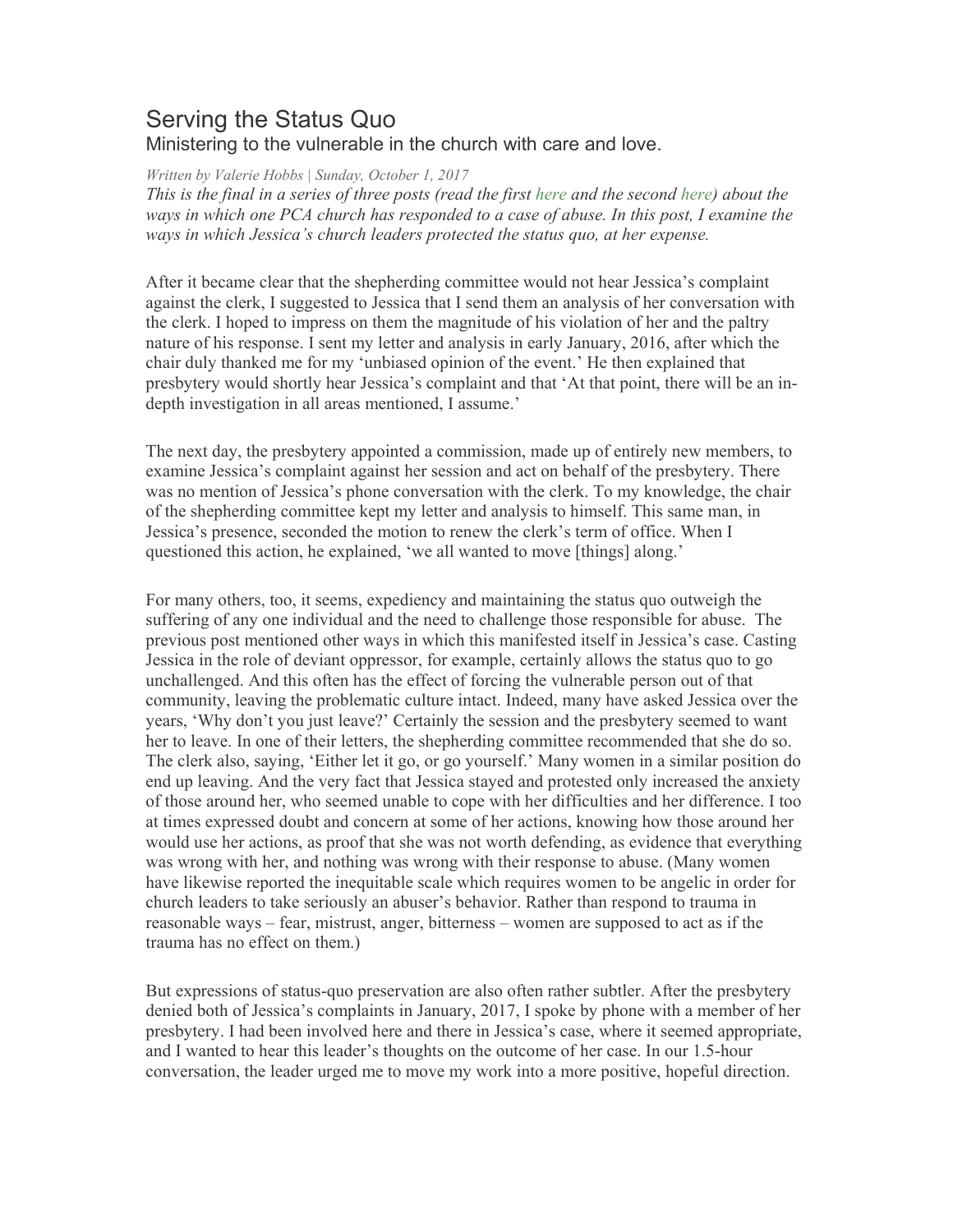Many in the church have offered similar advice to me. It tends to go like this:

*The leaders in that church or presbytery are not ready for the kinds of changes that this case demands. However, we are hopeful that the seeds for change are being planted, behind the scenes, via quiet conversations. Leave this with us, let us continue to try to convict those around us in a more relational way. Your public-facing work might hinder the repentance process of leaders in the wrong, so instead focus your own work on providing general advice to people working with vulnerable Christians. Try to stay out of any one particular case. They aren't the right avenue for this. Speaking out rocks the boat too much.*

Who benefits from this? Church leaders. Who suffers? People like Jessica. As I mentioned in the first post in this series, one church leader responded that Jessica and others like her are unavoidable 'collateral damage' in the slow process of critical reflection and repentance in church leadership. Indeed, many leaders have made it clear that they will not tolerate any action that challenges the relationships and the procedures they have forged.

Returning again to the first post, we may see the vote on Jessica's case at PCA GA as a kind of small victory. Her case has been sent back to her presbytery. However, the slow mechanisms of the court do not serve those who are hurting **right now, at the hands of the very courts they are told to seek help from**. Jessica was wounded by members of her church. The church made some attempt to mediate but also actively participated in substituting a person for a myth. They brought in a counselor she had never seen to comment on her supposed mental instability. They disregarded her meticulous records in their judgments, seemingly unconcerned with the truth. They sought to bind her conscience with unscriptural directives, bringing her under church discipline when she would not submit.

The clerk hurled insult after insult at her, acting wholly inappropriately and beneath his station as an officer of the church. And she had a recording! Would the presbytery, confronted by such a gross violation as this, finally demonstrate that she was worthy of their protection? Would they fulfill their duty of care towards her? No, they would not. What is the likelihood that they will do so now?

Since the first post in this series appeared, another PCA woman has contacted me to say she is about to leave the PCA because of how her church leadership has responded to her abusive marriage. And so women such as Jessica and others like her continue to climb, over and over, pushing the abuse they suffer up the PCA's mountain of men, who push them down again and again, heaping burden upon burden. Who will put an end to this?

Please understand. The people involved in these matters are not malicious, at least I assume not. Some of them seemed to have the best of intentions. At times, Jessica was encouraged and filled with hope at the kindness some showed her, including some church leaders. Certain individuals spoke to her with compassion and love. Some leaders even abstained from communion as a result of her case, demonstrating that they too were searching their hearts throughout these events.

However, although the affirmation of Recommendation 8 by the PCA is a positive step, at this moment it is only a theoretical step, demonstrating principally symbolic action. If we are to take seriously such actions by the PCA, we must see clear evidence that leaders are taking